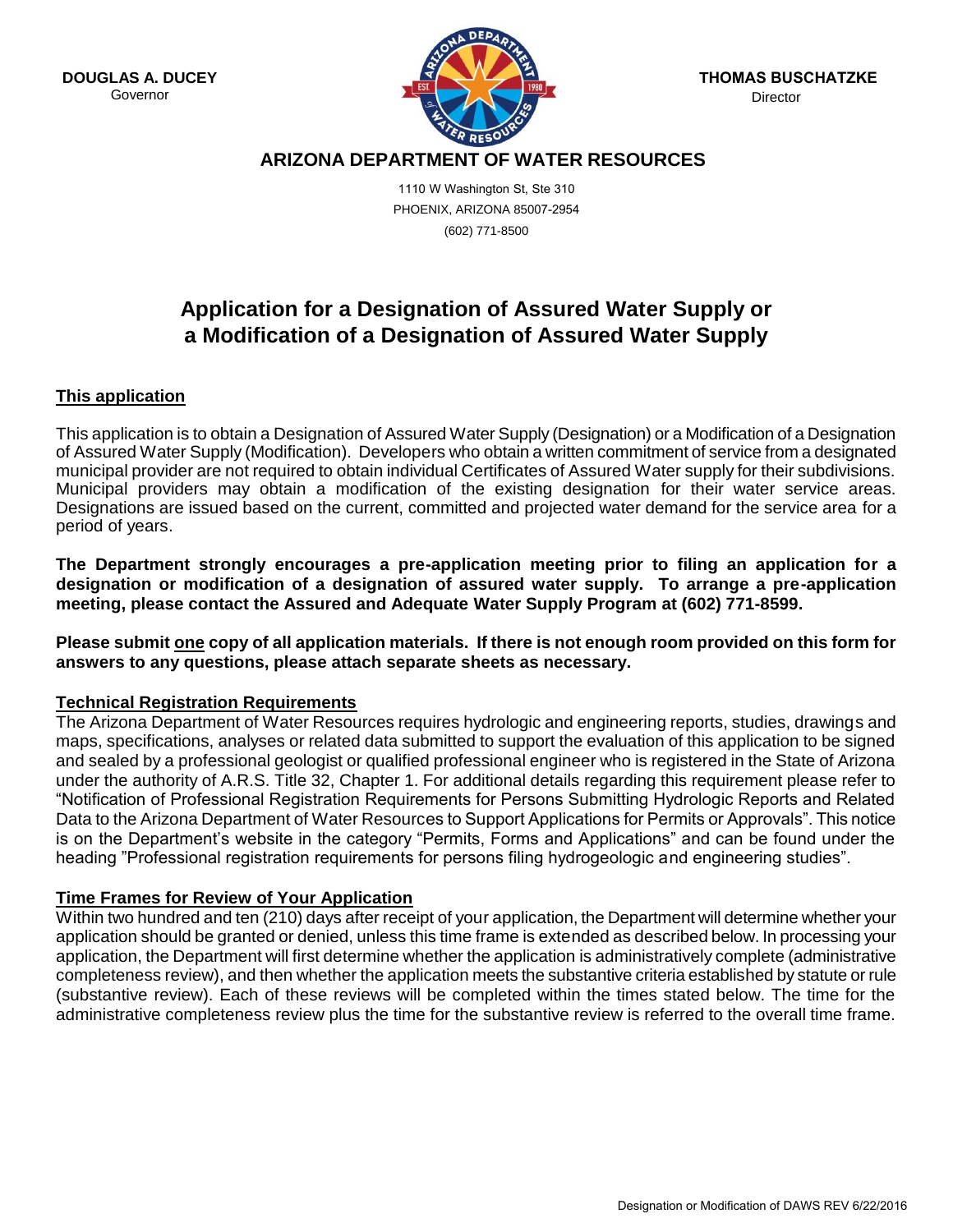# **1) Administrative Completeness Review Time Frame**

Within one hundred and fifty (150) days after receipt of your application, the Department will determine whether your application is complete. After your application is complete, the Department will proceed with substantive review.

If the Department determines that your application is incomplete, the Department will provide a written notice, including a comprehensive list of specific deficiencies. Until the missing information is received, both the administrative completeness review and the overall time frames will be suspended. When the Department receives the missing information, the administrative completeness review and overall time frames will resume. Your application will not be complete until all of the requested information is received. If you do not supply the missing information within sixty (60) days of receiving the written notice, your application may be denied.

# **2) Substantive Review Time Frame**

Within sixty (60) days after the Department determines that the application is complete, the Department will review your application to determine whether it meets the substantive criteria required by statute or rule. By mutual written agreement between you and the Department, the time for substantive review may be extended by up to 52 days, which is twenty five (25) percent of the overall time frame as provided i[n A.R.S. § 41-1075 \(B\).](http://www.azleg.gov/ArizonaRevisedStatutes.asp?Title=41)

During the substantive review, the Department may make one written request for additional information. You may also agree in writing to allow the Department to submit supplemental requests for additional information. If additional information is requested by the Department, both the substantive review and overall time frames will be suspended. When the additional information is received, the substantive review and overall time frames will resume.

At the end of the Department's substantive review, the Department will send you a written notice either granting or denying your application. If your application is denied, the notice will included the justification for the denial and an explanation of your right to appeal the denial.

# **NOTICE**

# A.R.S. § 41-1030(B), (D), (E) and (F) provide as follows:

B. An agency shall not base a licensing decision in whole or in part on a licensing requirement or condition that is not specifically authorized by statute, rule or state tribal gaming compact. A general grant of authority in statute does not constitute a basis for imposing a licensing requirement or condition unless a rule is made pursuant to that general grant of authority that specifically authorizes the requirement or condition.

D. This section may be enforced in a private civil action and relief may be awarded against the state. The court may award reasonable attorney fees, damages and all fees associated with the license application to a party that prevails in an action against the state for a violation of this section.

E. A state employee may not intentionally or knowingly violate this section. A violation of this section is cause for disciplinary action or dismissal pursuant to the agency's adopted personnel policy.

F. This section does not abrogate the immunity provided by section 12-820.01 or 12-820.02.

# **If you have any questions or require additional information, please contact:**

Office of Assured & Adequate Water Supply 1110 W Washington St, Ste 310 Phoenix, Arizona 85007-2954 Telephone: 602-771-8599 Fax: 602-771-8689 Email: assuredadequate@azwater.gov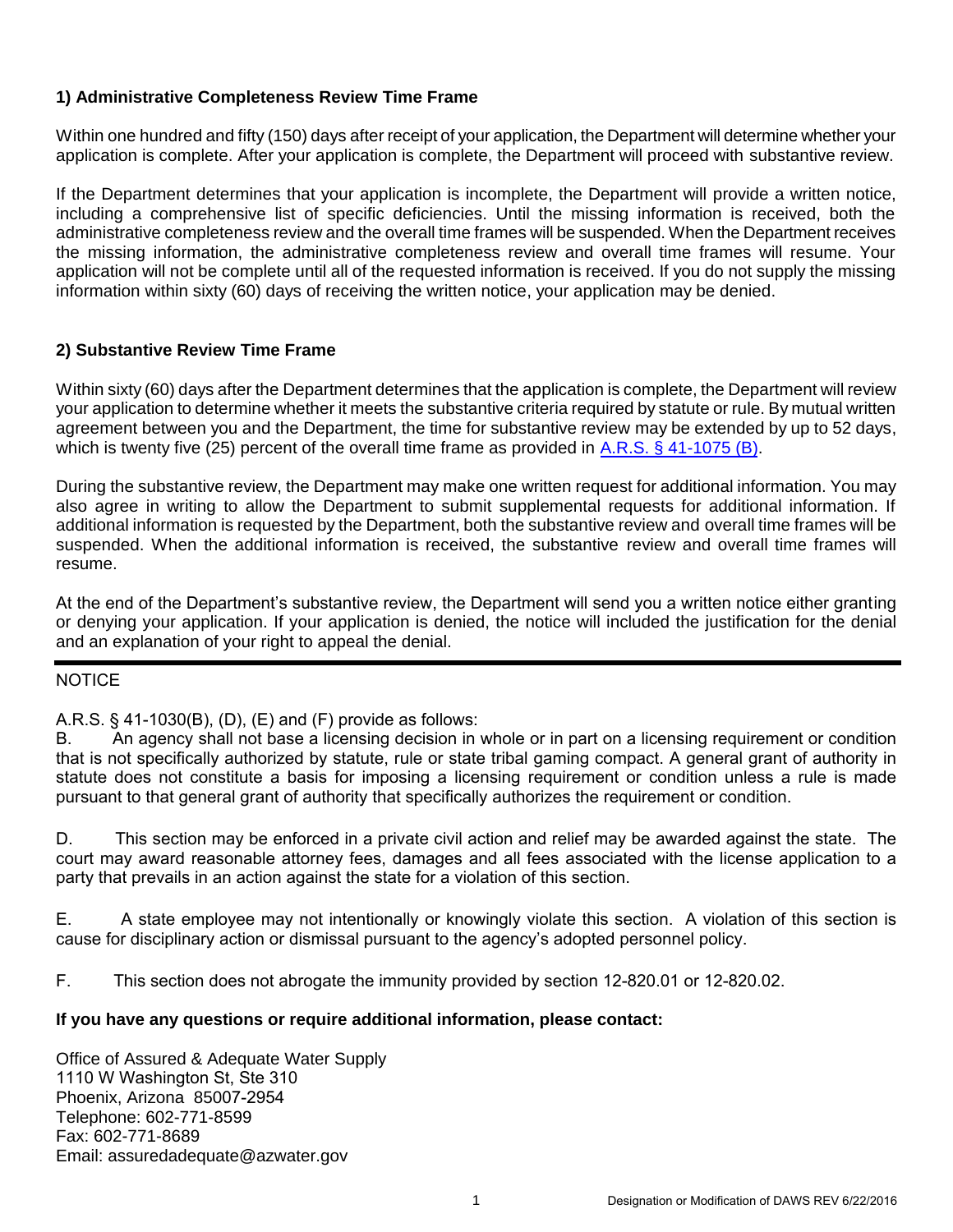| DESIGNATION OR MODIFICATION OF DESIGNATION OF ASSURED WATER SUPPLY APPLICATION |                       |
|--------------------------------------------------------------------------------|-----------------------|
| <b>APPLICATION NO:</b>                                                         |                       |
| assuredadequate@azwater.gov                                                    |                       |
| (602) 771-8599 Fax: (602) 771-8689                                             |                       |
| PHOENIX, ARIZONA 85007-2954                                                    |                       |
| 1110 W Washington St, Ste 310                                                  |                       |
| <b>OFFICE OF ASSURED AND ADEQUATE WATER SUPPLY</b>                             |                       |
| ARIZONA DEPARTMENT OF WATER RESOURCES                                          | <b>DATE RECEIVED:</b> |

**1.** This is an application for:  $\Box$  New Designation  $\Box$  Modification of an existing Designation

If this is a modification of an existing designation, you may expressly reference items submitted in support of a previous application rather than resubmitting identical items. However, please provide updated documentation if more recent information is available.

| 2. | Name of municipal provider: | – AM∧. |
|----|-----------------------------|--------|
|    | ADWR No. 56-                | Count∨ |

**3.** Name and address of person representing the municipal provider:

| Name:    |                        |
|----------|------------------------|
| Title:   | E-Mail:                |
| H<br>ບບບ | Phone:<br>- ~~<br>-ax. |
|          |                        |

**4**. Contact person for questions regarding this application:

| Name.    |         |      |
|----------|---------|------|
| Company: | E-Mail: |      |
| Address: | Phone.  | Fax: |

**5.** If not already on file with the Department, provide a map of the service area that includes the current and proposed distribution system and any treatment or storage facilities and reference as an attachment.

| Up-to-date service area map on file with the Department |             |
|---------------------------------------------------------|-------------|
| Hard copy of service area map attached                  | Attachment: |
| Electronic copy of service area map attached            | Attachment: |

**I DO HEREBY** certify that the information contained in **this application and all information accompanying it is true and correct to the best of my knowledge and belief. NOTE:** If the applicant is a city or town, include a resolution of the governing body of the city or town authorizing the person to sign the application.

Printed Name Title **The Community of the Community Community Community Community Community Community Community Community Community Community Community Community Community Community Community Community Community Community C** 

Signature Date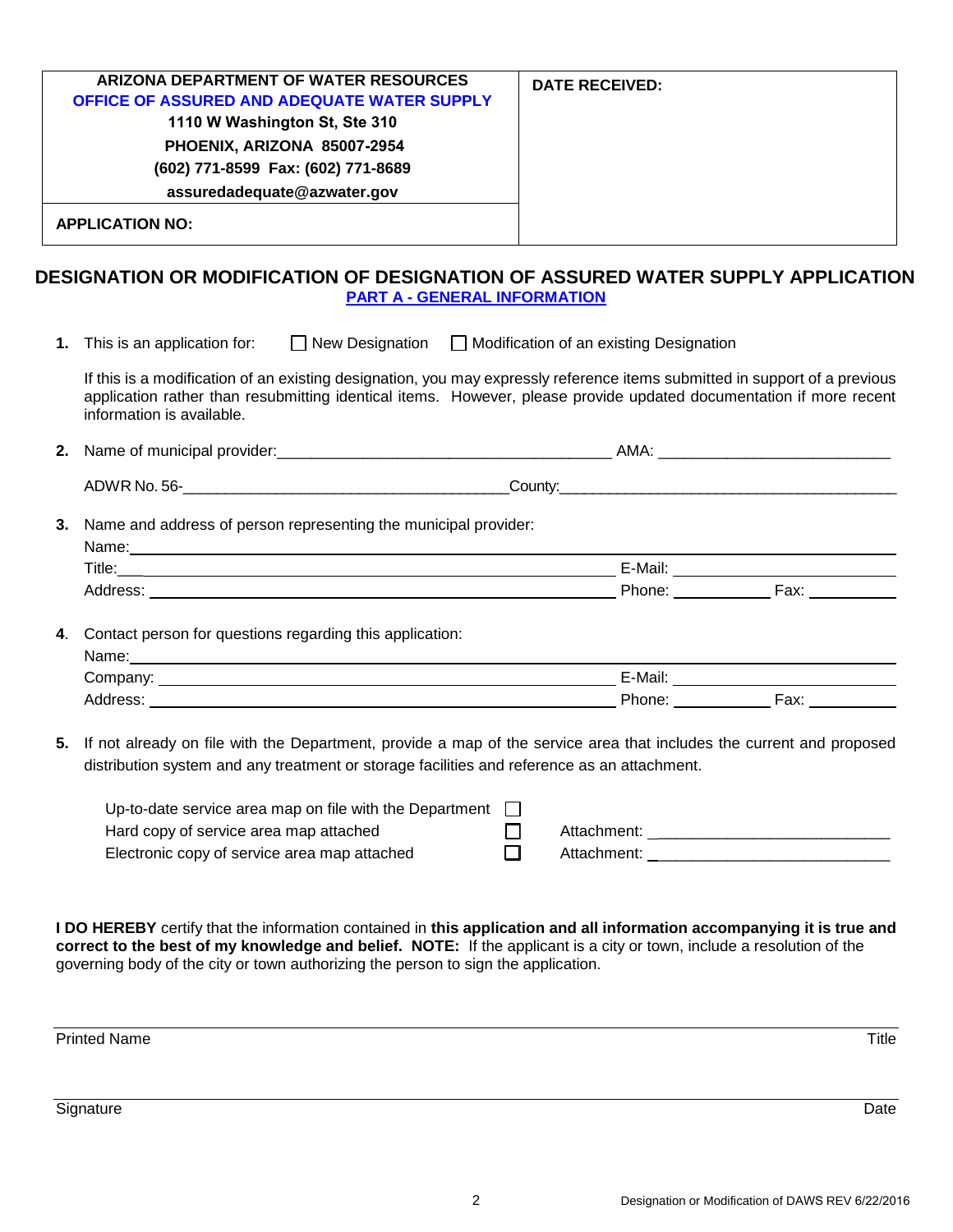### **PART B - DEMAND ESTIMATE**

Please use the Designation demand spreadsheet provided by the Department to document the estimated water demand in the service area. See the Department's website at [http://www.azwater.gov](http://www.azwater.gov/) and click on Permits / Reporting to download a copy of the Designation demand spreadsheet **OR** provide a detailed explanation of the assumptions used in estimating the water demand for the water service area and reference the demand spreadsheet and/or the assumptions used as an attachment and complete Table B below. Attachment:

Requested Term of Designation: \_\_\_\_\_\_\_\_\_\_\_\_\_\_\_\_\_\_\_\_\_\_\_\_\_\_\_\_\_\_\_\_\_\_\_\_\_\_\_\_ (not less than two years after issuance).

#### **CURRENT ANNUAL DEMAND:**  $\qquad \qquad \text{acre-feet per year}$  **YEAR**:

The current demand is the total water production for the most recent completed calendar year. This includes both potable and non-potable water sources, as well as water that is lost or unaccounted for.

### **COMMITTED DEMAND**: \_\_\_\_\_\_\_\_\_\_\_\_\_\_\_\_\_\_\_\_\_\_\_\_\_ acre-feet per year

The committed demand is the estimated demand for recorded, but unbuilt lots within the water service area.

**PROJECTED DEMAND**: \_\_\_\_\_\_\_\_\_\_\_\_\_\_\_\_\_\_\_\_\_\_\_\_\_ acre-feet per year **YEAR**: \_\_\_\_\_\_\_\_\_\_\_\_\_\_\_\_\_\_\_\_\_\_\_\_\_\_\_\_\_

The projected demand is the demand, at build-out, of lots that will be recorded and other customers expected to be added during the term of the designation. The projected demand should equal the difference between the total amount of water projected to be delivered in the projected calendar year you are seeking to be designated through, minus the current demand.

**TOTAL ANNUAL DEMAND**: \_\_\_\_\_\_\_\_\_\_\_\_\_\_\_\_\_\_\_\_\_\_ acre-feet per year **YEAR**:\_\_\_\_\_\_\_\_\_\_\_\_\_\_\_\_\_\_\_\_\_\_\_\_\_\_\_\_\_

The total annual demand is the sum of the current demand, committed demand and projected demand provided above.

**TABLE B:** 

| SUM OF CURRENT, COMMITTED, AND PROJECTED DEMAND FOR THE WATER SERVICE AREA<br>FOR THE CURRENT YEAR PLUS EACH SUBSEQUENT YEAR FOR THE NEXT TEN YEARS |  |              |   |   |   |   |   |   |    |
|-----------------------------------------------------------------------------------------------------------------------------------------------------|--|--------------|---|---|---|---|---|---|----|
| Year                                                                                                                                                |  | $\mathbf{2}$ | 3 | 4 | 5 | 6 | 8 | 9 | 10 |
| Population                                                                                                                                          |  |              |   |   |   |   |   |   |    |
| <b>Current</b>                                                                                                                                      |  |              |   |   |   |   |   |   |    |
| <b>Demand</b>                                                                                                                                       |  |              |   |   |   |   |   |   |    |
| (af/yr)                                                                                                                                             |  |              |   |   |   |   |   |   |    |
| <b>Committed</b>                                                                                                                                    |  |              |   |   |   |   |   |   |    |
| demand                                                                                                                                              |  |              |   |   |   |   |   |   |    |
| (af/yr)                                                                                                                                             |  |              |   |   |   |   |   |   |    |
| Projected                                                                                                                                           |  |              |   |   |   |   |   |   |    |
| demand                                                                                                                                              |  |              |   |   |   |   |   |   |    |
| (af/yr)                                                                                                                                             |  |              |   |   |   |   |   |   |    |
| <b>Total</b>                                                                                                                                        |  |              |   |   |   |   |   |   |    |
| <b>Demand</b>                                                                                                                                       |  |              |   |   |   |   |   |   |    |
| $(af-yr)$                                                                                                                                           |  |              |   |   |   |   |   |   |    |

(If proposed term of Designation is greater than 10 years, please provide this information on a separate sheet.)

#### **PART C- PHYSICAL AVAILABILITY OF SOURCE WATER**

**1.** A comprehensive hydrologic study must be submitted with this application, unless the Department has previously reviewed the hydrologic conditions for this area and has issued a valid Letter of Water Availability, Physical Availability Determination or Analysis of Assured Water Supply. The Department has adopted a substantive policy statement to provide guidelines for preparing a new hydrologic study. The policy statement is available on the Department's website at [http://www.azwater.gov](http://www.azwater.gov/) under the Permits, Forms and Applications page.

Please indicate the evidence of physical availability and reference as an attachment: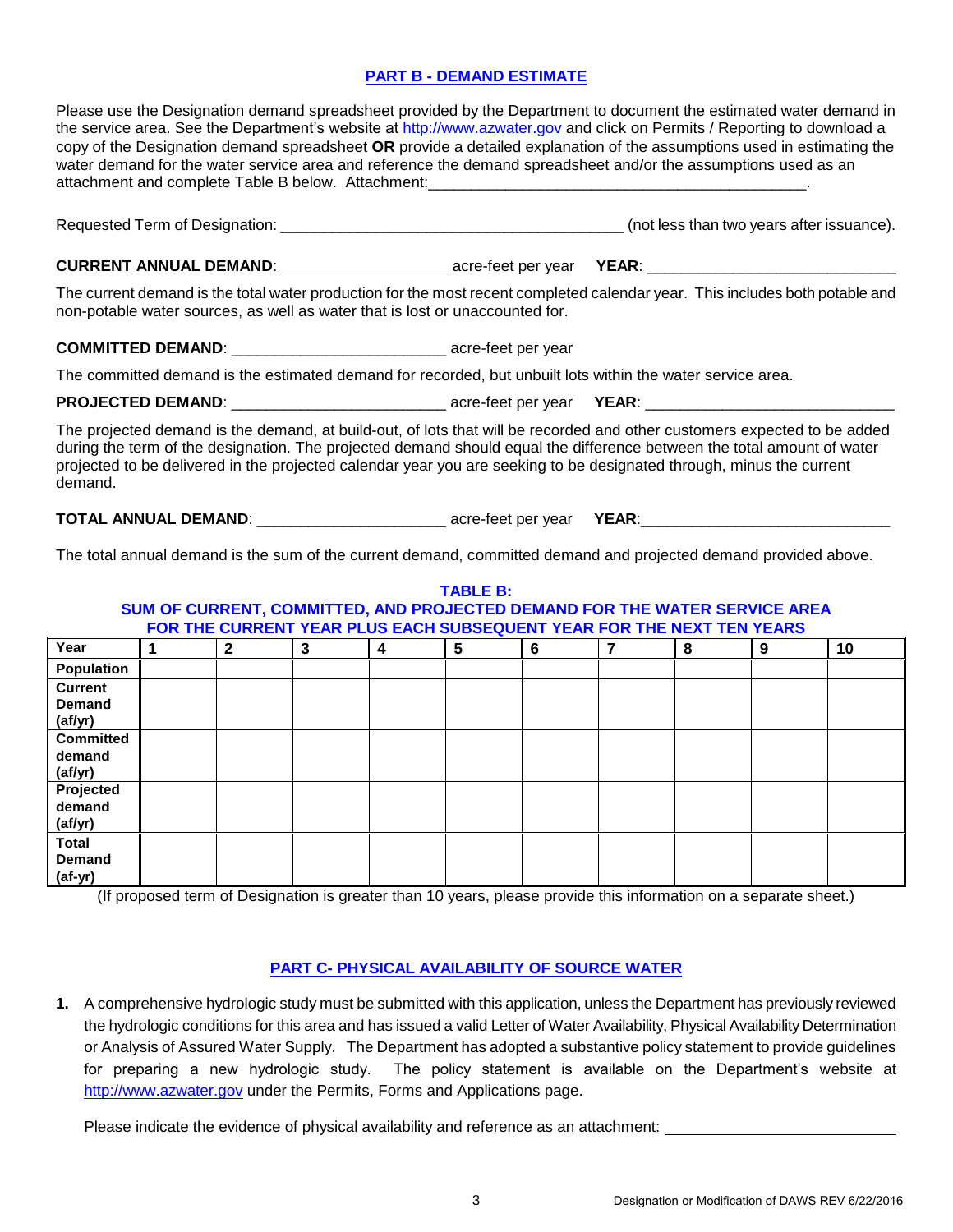□ New Hydrologic Study  $□$  Other, please specify:  $□$ 

 $\Box$  Water Availability Letter  $\Box$  Physical Availability Determination

# **Technical Registration Requirements**

The Arizona Department of Water Resources requires hydrologic and engineering reports, studies, drawings and maps, specifications, analyses or related data submitted to support the evaluation of this application to be signed and sealed by a professional geologist or qualified professional engineer who is registered in the State of Arizona under the authority of A.R.S. Title 32, Chapter 1.

- **2.** If not already included in the attachment under Part C, question 1 above, please attach a list of all existing service area wells including the well registration numbers, legal description (township, range, section, 180, 40, 10 quarter sections) and pump capacity of each well in gallons per minute. If your application includes proposed wells, please provide the legal description (township, range, section, 180, 40, 10 quarter sections) of each proposed well and the anticipated pump capacity of each proposed well in gallons per minute.
- **3.** If you had a pre-application meeting with the Department, please indicate the date of that meeting:
- **4.** If you submitted a hydrologic study proposal to the Department's Hydrology Division for their review prior to submitting this application, please indicate the date of submittal of the hydrologic study proposal:

# **PART D- CONTINUOUS AVAILABILITY AND LEGAL AVAILABILITY OF SOURCE WATER**

- **1.** If the municipal provider has not yet established a service area right, please attach a copy of the Initial Petition to Establish New Water Service Area as submitted to the AMA.
- **2.** If applicant is a private water company, attach a copy of any Decision and Order from the Arizona Corporation Commission establishing the CC&N or extension of CC&N. Reference as attachment: \_\_\_\_\_
- **3.** To complete the table below, multiply the Total Annual Demand computed in Part B by 100 to obtain the 100-year demand and enter at the bottom of the chart. Enter the appropriate 100-year demands for each type of water delivered to the subdivision for each category.

| <b>Source of Supply</b>                                         | 100 Year Volume (ac-ft) |
|-----------------------------------------------------------------|-------------------------|
| Groundwater                                                     |                         |
| Central Arizona Project Water:<br>Direct treatment and delivery |                         |
| Stored and Recovered water                                      |                         |
| Surface Water:<br>Direct treatment and delivery                 |                         |
| Stored and Recovered water                                      |                         |
| Effluent:<br>Direct treatment and delivery                      |                         |
| Stored and Recovered water                                      |                         |
| Other                                                           |                         |
| <b>Total 100-yr Volume</b>                                      |                         |

**4.** See A.A.C. R12-15-717 and R12-15-718 for documentation that should be submitted as evidence of continuous availability and legal availability (respectively) for each source of supply. Please reference attachment(s):  $\overline{\phantom{a}}$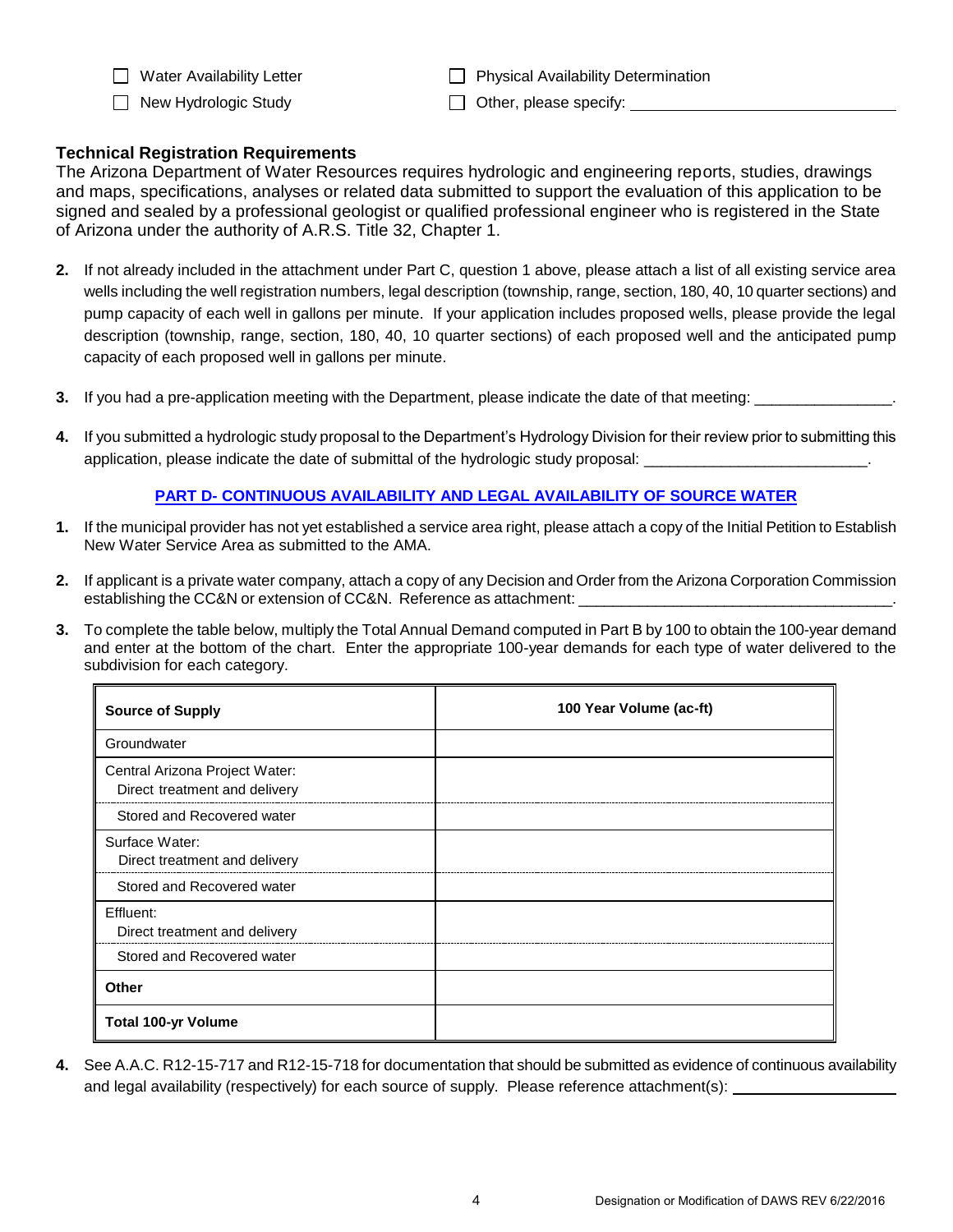### **PART E - CONSISTENCY WITH MANAGEMENT PLAN**

- **1.** For the municipal or county jurisdiction within which the service area is located, list any water conservation ordinances and briefly describe the sections that apply to the water service area. If they will serve as evidence of your demand projections, please reference as attachment. Attachment:
- **2.** Generally describe any other current or proposed conservation practices, rates, fees, restrictions, policies and devices to be utilized within the service area to meet the conservation requirements of the Management Plan and reference as an attachment. Attachment:

**NOTE: See A.A.C. R12-15-7219A). If demand estimates rely on these conservation requirements, please reference attachment:** 

#### **PART F - FINANCIAL CAPABILITY**

Please check one or more of the following and include attachments as necessary:

 $\Box$  The applicant has constructed adequate delivery, storage, and treatment works.

 $\Box$  The applicant has entered into written agreements requiring potential developers to construct adequate delivery, storage, and treatment works. Attachment: \_\_\_\_\_\_\_\_\_\_\_\_\_\_\_\_\_\_\_\_\_\_\_\_\_\_\_\_\_\_\_\_\_\_\_\_\_\_\_\_\_\_\_\_\_\_\_\_\_\_\_\_\_\_\_\_\_\_\_\_\_\_\_\_\_\_.

If the applicant is a city or town, the applicant has:

Adopted a five year capital improvement plan that provides for the construction, or the commencement of construction, of adequate delivery, storage, and treatment works in a timely manner, and has submitted a certification by the applicant's chief financial officer that finances are available to implement that portion of the five-year plan; or

Submitted evidence demonstrating that financing mechanisms are in place to construct adequate delivery, storage, and treatment works in a timely manner.

 $\Box$  If the applicant is a private water company, the applicant has received approval from the Arizona Corporation Commission for financing the construction of adequate delivery, storage, and treatment works.

#### **PART G - CONSISTENCY WITH MANAGEMENT GOAL**

Please check all that apply below:

Enrollment of the water provider as a member service area in the Central Arizona Groundwater Replenishment District (Phoenix, Tucson and Pinal AMAs **ONLY**).

> A separate application for membership must be filed with the Central Arizona Water Conservation District, and the membership documents **must be executed and recorded before** the Designation will be issued.

 $\Box$  Extinguishment of grandfathered groundwater rights dedicated to the municipal provider's water service area. Provide evidence and reference the attachment:

Other. Please specify:\_\_\_\_\_\_\_\_\_\_\_\_\_\_\_\_\_\_\_\_\_\_\_\_\_\_\_\_\_\_\_\_\_\_\_\_\_\_\_\_\_\_\_\_\_\_\_\_\_\_\_\_\_\_\_\_\_\_\_\_\_\_\_\_\_\_\_\_\_\_\_\_\_\_\_\_\_\_